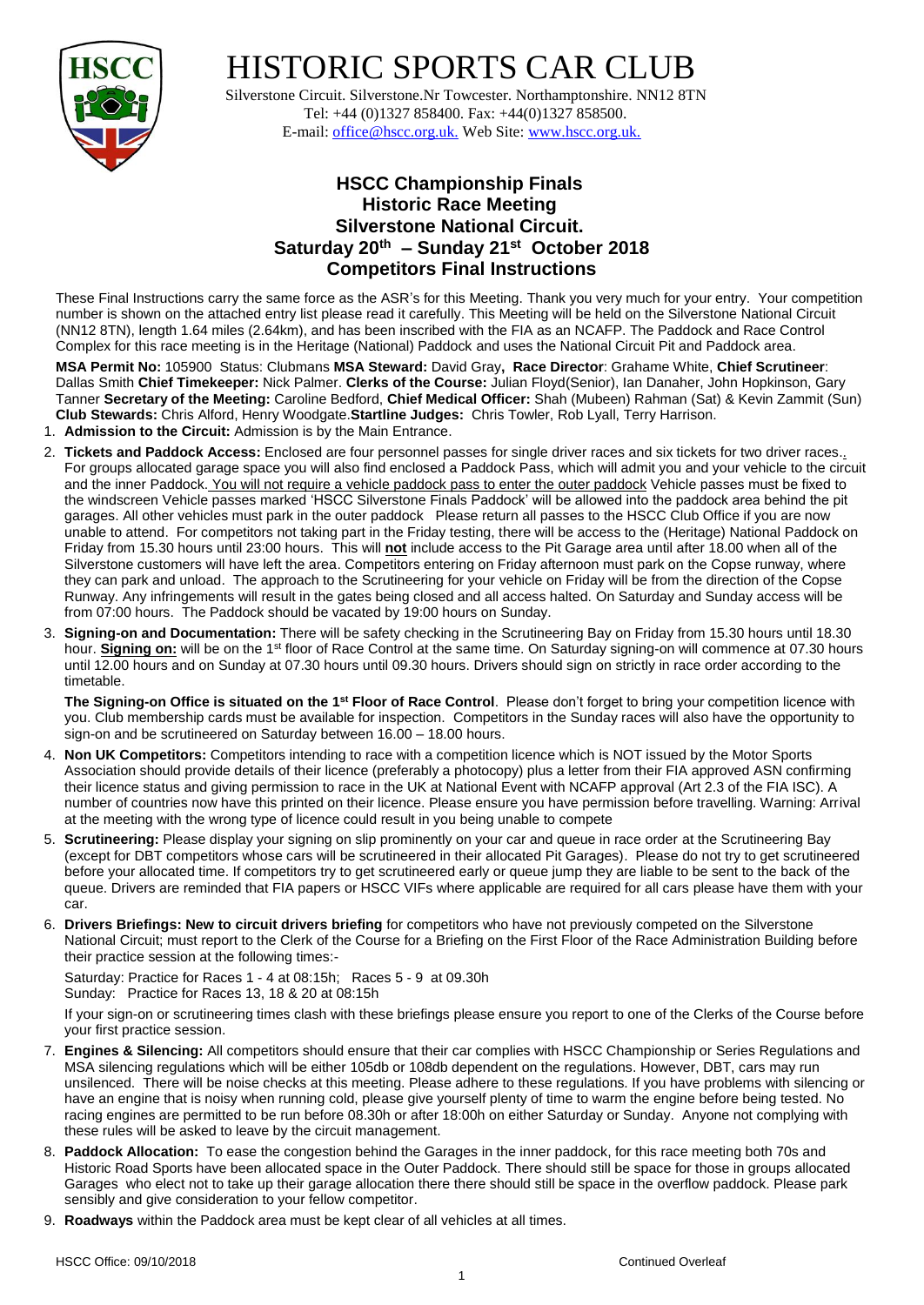- 10. **Paddock:** It is forbidden to hammer pegs or stakes into the tarmac paddock surface. It is also forbidden to place markings on the Circuit, the Pit Lane, the Pits or Paddock surfaces. Any person damaging the surface may be excluded from the Meeting and the circuit operators may take additional action to recover damages. There is a speed limit of 5mph in the Paddock and 20mph throughout the rest of the venue.
- 11. **Motorcycles, Moped, Scooter, Trike, or Quad Bikes:** Must all be ridden with all due care. The rider must have a valid driving licence and safety helmet and the vehicle must be road-legal, taxed and insured. Mini Motos are NOT permitted on site. Scooters and quad bikes must be in a road worthy condition and be fitted with lights. Passengers are not permitted to ride on trailers or on quads, unless the quad bike is specifically designed to carry passengers. Helmets must be worn by anyone riding motorised vehicles (riders and passengers). Motorised vehicles are not permitted on any grass verges, banks, or any general public areas such as trade malls, and they must adhere to designated vehicle routes. Alcohol is strictly prohibited whilst driving any vehicle at the venue.
- 12. **Pit Garage Allocation/ Pit Lane: With the exception of the two Road Sports Groups c**ompetitors have been allocated Pit Garages for this Meeting as per the enclosed plan. Please remember that cars cannot directly join practice or racing by going out of the Pit Garages directly from the Pit Lane (except for DBT). You may under the supervision of the pit marshals, exit down the pit lane remembering that it will be live during qualifying and racing. If at all possible please leave plenty of space behind the garages so that your l cars to can exit from there. All Competitors allocated or using Pit Garages must ensure that the doors on to the Pit Lane remain closed at all times when not in use. No persons under or appearing to be under the age of 16 will be admitted to the Pit Lane.
- 13. **Pit Wall & Grid Safety:** Entrants must confine team members using the Pit Wall to a maximum of two personnel per competing car and advise all personnel to follow Pit marshals' instructions without argument. The Pit Wall must be clear of all personnel for all race starts. No personnel are allowed on the grid.
- 14. **Practice Sessions and Races:** All competitors (except DBT) must proceed to the Assembly Area, which is situated just beyond the Medical Centre, 20 minutes before their published session time even if their cars are situated in the Pit Garages, and then proceed onto the circuit as directed. They may start earlier than published so please be ready and listen out for any PA announcements. After the chequered flag, drivers should slow down, proceed round the circuit, enter the Pit Lane and return to the Paddock or Parc Fermé as directed by the marshals. DBT cars will start their practice sessions and races from the Pit Lane. Practice times and results will be available from the 1<sup>st</sup> floor of the Race Administration Office.
- 15. **Qualification:** All drivers entered for a race must complete three laps in official practice to qualify. The fastest time set by each car will determine grid position. Drivers must practice in the relevant session for every race entered. Drivers wishing to practice out of session must obtain written permission from the Clerk of the Course and will start the relevant race from the back of the grid.
- 16. **Reserves:** Subject to qualification, reserves will be admitted to the races in the order published in the entry list if spaces are available.
- 17. **Grid Formation:** Will be 2 x 2 for all races.
- 18. **Race Start Procedure:** : **All races will be standing start except DBT**. The HSCC quick start procedure will be used. Drivers in all races, except DBT, should proceed to the assembly area 15 minutes before the scheduled start of their race. Pre gridding and the 1 minute and 30 second countdown will take place in the assembly area and drivers will be released onto the circuit do one complete lap and then proceed to the starting grid, this will constitute the 'green flag' lap upon arrival at the starting grid, drivers should take up their grid positions as quickly as possible and, as soon as the last car is in position, only the 5 second board will be displayed before the red lights are shown, followed between 3 and 5 seconds later by the red lights being extinguished denoting the start of the race**. Drivers in the DBT race will have a Rolling Start procedure.** They will be pre-gridded in the pit lane and will then have one complete lap as their formation lap and form up on the starting grid. When the last car is in position, there will be a 5 second board shown followed by a green flag. The cars will then be led round for two laps behind a pace car. The Pace Car will if clear turn off its yellow flashing lights at the end of Wellington Straight and will then turn into the Pit Lane at Woodcote. Competing cars must then hold their position and speed as the front row of the grid approaches the start line the red lights on the starting gantry will be extinguished denoting the start of the race but there is no overtaking or changing of direction for any cars prior to crossing the start line. Any car which falls more than 6 car lengths behind the row in front during the Pace Car Lap(s) thus being judged as penalising all following cars at the startline will be subject to a penalty unless it is the result of mechanical problem in which case the driver should raise an arm. Only under these circumstances may following cars overtake that car before the start line. Any infringements of the race start procedure may result in a time penalty of up to 60 seconds.
- 19. Should circumstances at the event change such as but not restricted to Track Conditions or Weather the Clerk of the Course may change Standing Starts to Rolling Starts. When this decision is made all affected competitors will be notified at the earliest opportunity along with being advised of the number of Pace laps. The procedure will be (unless otherwise advised): Cars will be released from the assembly to do one (or more) rolling laps behind the Pace Car, forming into their grid positions towards the end of the lap in preparation for the Pace Car to turn off its lights and pull into the Pit Lane after which drivers should hold their grid positions until the red lights are extinguished at the Startline. There must be no overtaking until your car has crossed the Startline.
- 20. **Practice Starts/Weaving:** Drivers indulging in practice starts or excessive weaving during the warm up/green flag laps will render themselves liable to exclusion as both actions are expressly forbidden.
- 21. **Race Stops:** Should any race be 'red flagged', notwithstanding the provisions of Q5.4, it may be restarted at the discretion of the Clerk of the Course and, if time permits, for the remaining scheduled distance. Only cars running at competitive racing speed, when the red flag is displayed, will be allowed to take part in the restarted race and 'Parc Fermé' conditions will apply between the red flag being shown and the start of the restarted race. A Bulletin for information only will be produced recording the finishing order of all cars in the first part which can form part of the Championship points table where points are allocated for race starts and fastest laps. A grid for the restarted race will be produced in the order in which the cars passed the finish line at the end of the lap preceding the lap on which the red flag was shown and the result of the race will be the order in which the cars cross the finish line when the chequered flag is shown at the conclusion of the restarted race. If there is any variation to the start procedure this will be announced at a Drivers Briefing.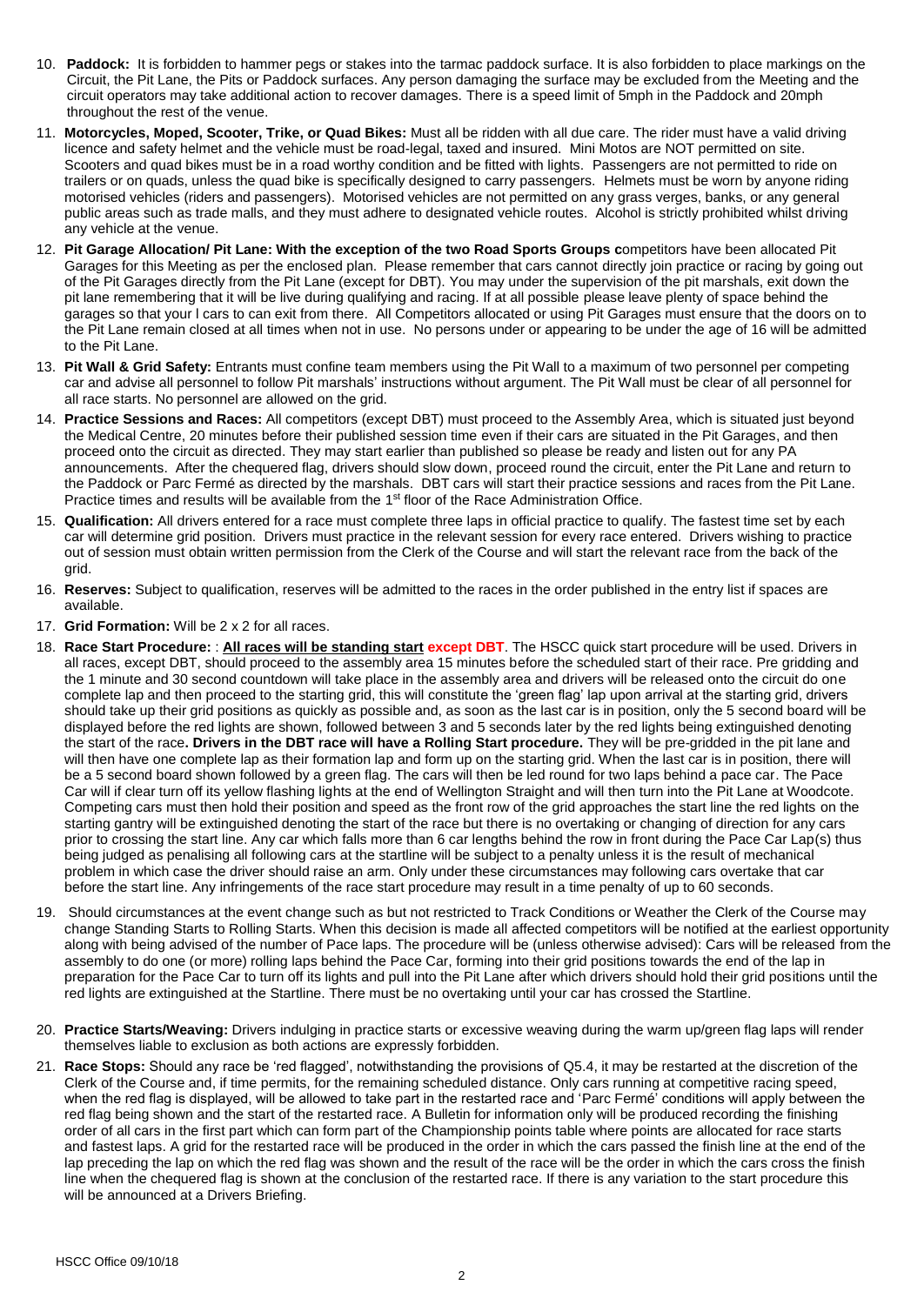- 22. **Disposal of Waste:** Would all competitors please be aware that it is no longer acceptable to leave or abandon empty fuel/oil containers, batteries and tyres behind when leaving a venue. Such items are classified as "hazardous waste" and it costs between £10 and £25 per item for safe disposal. Please also be aware that these items MUST NOT be placed in general rubbish skips at circuits; doing so could trigger a £1000 Local Authority Fine. Where it can be identified that a certain competitor or championship is responsible, charges will be passed on. Where it is not possible these charges will have to be absorbed and will then reappear as increased entry fees for all. Your co- operation would be appreciated - take your waste home and dispose of it safely.
- 23. **Use of Video Equipment:** It is permissible for competitors to use vehicle mounted video recording equipment for personal use alone but they must have any such equipment securely mounted, and in place, prior to vehicle scrutineering taking place.
- 24. **Decals:** Competitors are reminded that HSCC decals must be displayed (one on each side of the car) and, if supplied, race sponsor's decals must be prominently displayed on competing vehicles. Failure to display decals may result in exclusion.
- 25. **Fuel: : Both** Sunoco (Anglo American Oil Company Ltd) and Carless Fuel, Vital Equipment Ltd. will be in attendance and they will be situated in the Paddock. If you would like to place a Fuel Order for Sunoco Contact them on 01929 551557 for Carless Fuels contact Alistair Roberts email: alistair@vitalequipment.co.uk,Telephone: 01981 241169. The circuit fuel station will be open between 08:00h and 17:00h Please remember to check your Championship regulations before purchasing fuel.
- 26. **Animals:** Animals are not permitted at the venue.

## **SPECIAL NOTES**

- 27. **Historic Formula Ford Practice Session:** Drivers will be marshalled and released in the order from the current championship table. Drivers not in the current championship table will be sequenced in car number order after those that are in the table.
- 28. **DBT, HFF, FF20, Classic Clubmans, Historic Touring Cars CF3/URS, Races:** The grid for race two will be formed from the result of race one.
- 29. **Historic Formula Junior Front and Rear Engine:** Qualifying establishes the grid for Race 1 and 2 .
- 30. **Timing Modules:** Please ensure you have fitted a fully charged and working transponder on your car as per the MSA Yearbook 2018 Q12.2.1. It is vital that everyone has a working transponder. Any car without a working transponder will during qualifying receive a warning, **please check the bottom of the timing sheet to see if your number is listed,** failure to correct this will result in a time penalty of 30 seconds being added to your time for the race. The timekeepers at this meeting will have transponders available for hire for anyone who does not have a working transponder.
- 31. **Track Limits**: You should be aware of the MSA 2018 regulations concerning Track Limits Q 14.4.2 Q14.5. For contravention of these rules there may be penalties applied at the discretion of the Clerk of the Course e.g. in qualifying this may result in a lap time being disallowed if advantage has been gained, in the race a time penalty or exclusion may be considered for repeated transgression.
- 32. **Speeding in Pit Lane:** The speed limit within the Pit Lane will be a maximum speed of 60kph (37.2 MPH) this is applicable at all times. Please be aware that there will be a speed gun in operation at this meeting for both qualifying and racing, and aside from specific race penalties, dependent upon the severity of the offence, other penalties may be applied as listed in the MSA Year Book Section C2.1
- 33. **Infringements of Technical Regulations** for categories that have more than one race at the event: Any vehicle found ineligible after one race, but subsequently approved before a following race may at the discretion of the Clerk of the Course start from the back of the grid with a 10second delayed start, providing that it does not take the place of any vehicle already qualified (whether a reserve or not).
- 34. **Guards Trophy Race: This will be a 40 minute race.** There will be a mandatory pit stop at which a driver change may occur. The car must remain stationary for a full one minute regardless of whether the driver changes or not. The driver does not have to get out of the car or stop the engine if there is no driver change. The Pit Lane will only be open for driver changes between the 15<sup>th</sup> and 25<sup>th</sup> minute and all cars, even those not changing drivers, must make a minimum one minute stop in this window. A "Pit Lane Open" board will be shown as the pit lane is opened and a "Pit Lane Closed" board will be shown at the end of the "Pit Window". All drivers must practice and the starting driver must be notified to Race Administration at least one hour prior to the start of the race. **The maximum speed in the Pit Lane will be 60kph (37.2mph).** No refuelling will be allowed. Car doors,seat belts/ harnesses must not be undone until the car is stationary. **If the car does not remain stationary for one full minute a penalty of one extra minute added to its race time or the car could be called in for a drive through penalty.** It is the team's responsibility to time the stop but it will be monitored and checked by race officials. If a car does not stop within the allocated time window there will be a 30 second penalty. There will be an additional time penalty of 1 minute added to the race time for anyone exceeding the pit lane speed limit which will be added to any other time penalties incurred. Failure to take the mandatory pit stop will result in exclusion from the results.
- 35. **Starting Driver Nomination:** If two drivers are sharing a car, Race Control must be advised of the starting driver in your car at least one hour prior to the start of the race please.
- 36. **Red Flag Race Stoppage in Endurance Races**. In the event of a Red Flag being used to halt a race. The race will have been deemed to have been suspended and any deficit laps incurred by a competitor will be carried forward into the restart.'
- 37. **Classic Formula 3 Championship and URS Series,** Each Championship/Series will have its own podium at the end of the race in the pit lane.
- 38. **Safety Car:** The Safety Car may be used for both qualifying and racing at this Meeting.
- 39. **Awards:** Race winners' trophies will be presented in the Pit Lane opposite the Start/ Finish Line. Class trophies can be collected from the Race Administration Office one hour after the completion of the race. Any not collected at the Meeting may be forfeited.